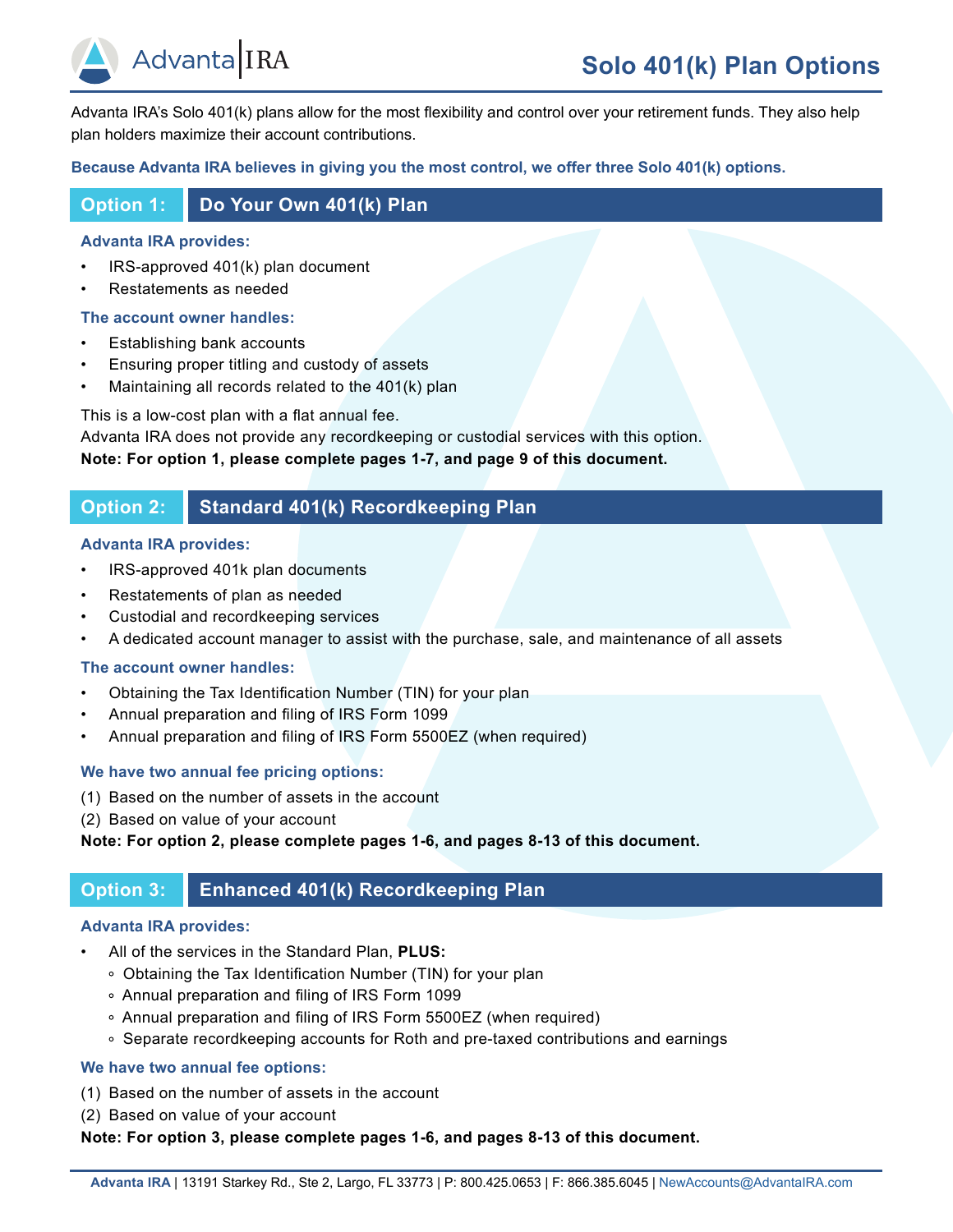

**Account Opening Fee:** One-time fee for establishment of account **\$50 Choose from one of the following three 401(k) plan options: Option 1: Do Your Own 401(k) Plan** *(billed annually)* **\$300/yr Option 2: Standard 401(k) Recordkeeping Plan Plan Fee: \$300/yr** *(billed annually);* **PLUS Recordkeeping Fee** (choose one of the two options below): **Based on Number of Assets \$345/yr** Per real estate holding **\$295/yr** Per asset/holding (notes, LLCs, private placements, private stock, etc.) **\$150/yr** Per non-recourse loan holding **\$100/yr** Precious metal holdings per depository\* *\*Depository/storage fees not included* **Account Value Between: Annual Fee**  $$0-$14,999.99$   $$200$  $$15,000 - $29,999.99$  \$300  $$30,000-$59,999.99$  | \$400 \$60,000-\$89,999.99 | \$500 \$90,000-\$124,999.99 \$600  $$125,000-S249,999.99$  \ \$700 \$250,000-\$499.999.99 | \$850  $$500,000-S749,999.99$  | \$1,500 \$750,000 and up  $\left| \right|$  \$1,850 **Based on Account Value** *(billed in quarterly installments)* **Option 3: Enhanced 401(k) Recordkeeping and Reporting Plan Plan Fee: \$695/yr** for 1 participant plans / **\$995/yr** for plans with more than 1 participant *(billed annually)*; **PLUS Recordkeeping Fee** (choose one of the two options below): **Based on Number of Assets \$345/yr** Per real estate holding **\$295/yr** Per asset/holding (notes, LLCs, private placements, private stock, etc.) **\$150/yr** Per non-recourse loan holding **\$100/yr** Precious metal holdings per depository\* *\*Depository/storage fees not included* **Account Value Between: Annual Fee**  $$0-$14.999.99$  \$200  $$15,000 - $29,999.99$   $$300$ \$30,000-\$59,999.99 | \$400 \$60,000-\$89,999.99 | \$500 \$90,000-\$124,999.99 | \$600  $$125,000-S249,999.99$  | \$700  $$250,000-$499.999.99$   $$850$  $$500,000-S749,999.99$  | \$1,500 **Based on Account Value** *(billed in quarterly installments)*

### **Transaction / Additional Fees** *(apply to Options 2 and 3 only)*

| • Purchase, sale, or exchange of real estate/precious metals/any other asset                            | \$145/\$35/\$95     |
|---------------------------------------------------------------------------------------------------------|---------------------|
|                                                                                                         | \$50                |
|                                                                                                         | \$15/\$30/\$60      |
| • Trust check/ACH for bill pay (no fee for any bills paid using Advanta IRA's online portal)            | \$10                |
|                                                                                                         | \$10                |
|                                                                                                         | \$50/\$30/\$100     |
|                                                                                                         | \$30/per            |
| • Special services (research/additional requests for annual fair market valuation, matured notes, etc.) | \$150/hr (\$50 min) |
| • Partial distribution from account (no charge for RMDs or recurring distributions)                     | \$20/per            |
|                                                                                                         |                     |
| *Max fee of \$150 if account is open more than 2 years / Max fee of \$250 if opened less than 2 years   |                     |

 $$750,000$  and up  $$1,850$ 

Page 1 of 13 *Rev. 4/22*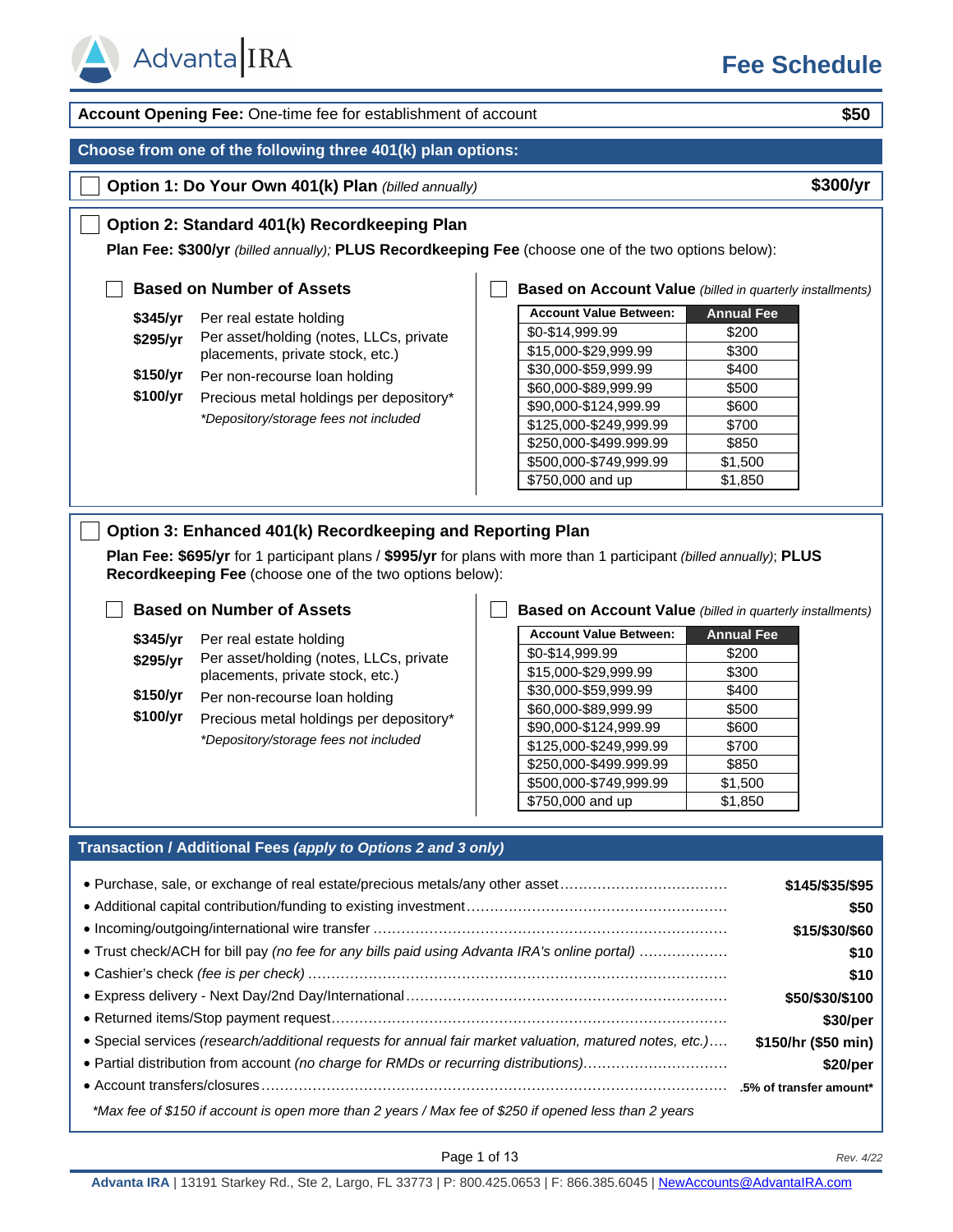## **Fee Schedule**

| <b>PAY FEES BY:</b><br><b>AMEX</b><br><b>DISCOVER</b><br>VISA<br>МC                                                                                                                                                                                                                                                                                                                                                                                           |                          |  |  |  |
|---------------------------------------------------------------------------------------------------------------------------------------------------------------------------------------------------------------------------------------------------------------------------------------------------------------------------------------------------------------------------------------------------------------------------------------------------------------|--------------------------|--|--|--|
| <b>CARD NUMBER:</b>                                                                                                                                                                                                                                                                                                                                                                                                                                           | <b>EXP DATE:</b>         |  |  |  |
| <b>NAME ON CARD:</b>                                                                                                                                                                                                                                                                                                                                                                                                                                          | <b>BILLING ZIP CODE:</b> |  |  |  |
| If I have cash in my account, please deduct any fees from the account. Otherwise, please charge my credit card.                                                                                                                                                                                                                                                                                                                                               |                          |  |  |  |
| Any fees deducted from the account will be withdrawn from uninvested cash. If there are insufficient uninvested funds in your<br>account, we may liquidate other assets in your account to pay for such fees after a 30-day notification. Late fees: If any fee<br>remains unpaid for more than 30 calendar days, the fee will be subject to a late charge of \$25/month. This Fee Schedule is part<br>of your agreement and must accompany your application. |                          |  |  |  |
| Advanta IRA reserves the right to change all or part of our Fee Schedule at our discretion with 30 days advance notice.                                                                                                                                                                                                                                                                                                                                       |                          |  |  |  |
| <b>Printed Name:</b>                                                                                                                                                                                                                                                                                                                                                                                                                                          |                          |  |  |  |
| Signature:                                                                                                                                                                                                                                                                                                                                                                                                                                                    | Date:                    |  |  |  |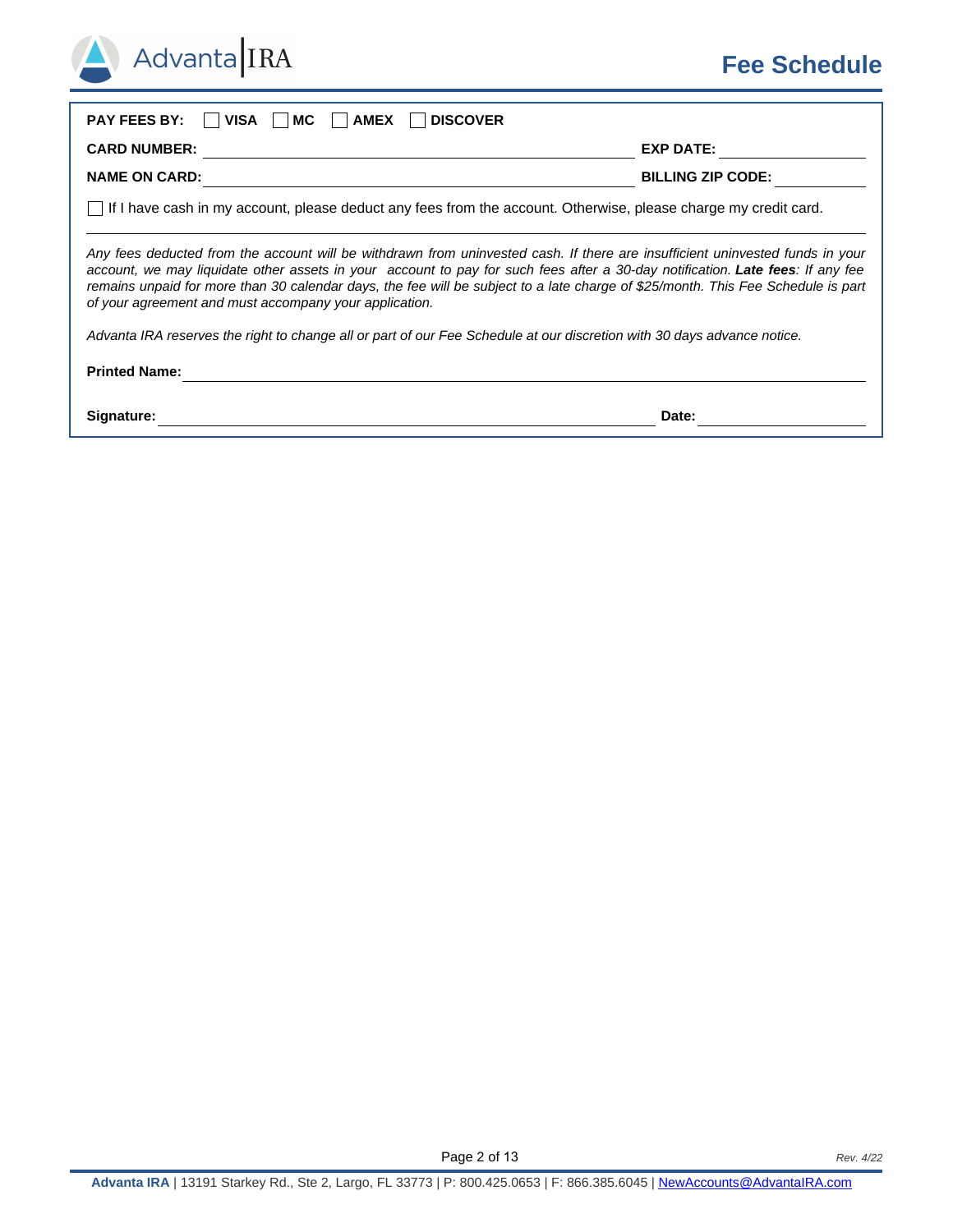

Advanta IRA

The undersigned employer hereby adopts the lessor's Prototype Expanded Profit-Sharing Plan in the form of a standardized plan, as set out in this adoption agreement and the Prototype Defined Contribution Plan Document #02, and agrees that the following definitions, elections and terms shall be part of such plan.

| Legal Name (Required)                        |     |        | Date of Birth (MM/DD/YYYY) | <b>Social Security Number</b> |
|----------------------------------------------|-----|--------|----------------------------|-------------------------------|
| $\Box$ Mr. $\Box$ Ms. $\Box$ Mrs. $\Box$ Dr. |     |        |                            |                               |
| Legal/Street Address (Required)              |     |        | City, State, Zip           |                               |
|                                              |     |        |                            |                               |
| <b>Mailing Address (Optional)</b>            |     |        | City, State, Zip           |                               |
|                                              |     |        |                            |                               |
| <b>Primary Phone</b>                         | Fax | Mobile | <b>Email Address</b>       |                               |
|                                              |     |        |                            |                               |

| <b>Employer's Information</b><br>$\overline{2}$                                                                                                                                                                                      |                                                |                               |  |  |
|--------------------------------------------------------------------------------------------------------------------------------------------------------------------------------------------------------------------------------------|------------------------------------------------|-------------------------------|--|--|
| <b>Name of Employer</b>                                                                                                                                                                                                              | Name of 401(k) Plan                            |                               |  |  |
|                                                                                                                                                                                                                                      |                                                |                               |  |  |
| Name of Trustee (if different from above)                                                                                                                                                                                            | <b>Phone Number</b>                            | <b>Social Security Number</b> |  |  |
|                                                                                                                                                                                                                                      |                                                |                               |  |  |
| Employer $\Box$ is $\Box$ is not part of a controlled group or affiliated service group.                                                                                                                                             |                                                |                               |  |  |
| <b>Type of Business Entity</b>                                                                                                                                                                                                       | C or S-Corporation; Date of incorporation:     |                               |  |  |
| Sole Proprietor<br>$\Box$ Partnership<br>Other:                                                                                                                                                                                      |                                                |                               |  |  |
| <b>Employer's Taxable Year</b>                                                                                                                                                                                                       | 401K PLAN EIN #: (Not Business EIN)            |                               |  |  |
|                                                                                                                                                                                                                                      |                                                |                               |  |  |
| <b>Plan Administrator</b>                                                                                                                                                                                                            | Plan Lessor: Advanta IRA                       |                               |  |  |
| Employer, or $\vert$ $\vert$ Other <i>(Specify)</i> :                                                                                                                                                                                | 13191 Starkey Road, Suite 2<br>Largo, FL 33773 |                               |  |  |
| This is a (check one):                                                                                                                                                                                                               |                                                |                               |  |  |
| $\Box$ a. a new plan with an effective date of:                                                                                                                                                                                      |                                                |                               |  |  |
| $\Box$ b. restatement of a plan previously adopted by the Employer with an effective date of: $\Box$                                                                                                                                 |                                                |                               |  |  |
| and an initial effective date of:                                                                                                                                                                                                    |                                                |                               |  |  |
| $\Box$ c. amendment of a plan with an effective date of: ____________________, and an initial effective date of:                                                                                                                     |                                                |                               |  |  |
| d. merger, amendment and restatement of the <b>container and the container and the set of the set of the set of the set of the set of the set of the set of the set of the set of the set of the set of the set of the set of th</b> |                                                |                               |  |  |
| and the second contract of the second contract of the second contract of the second contract of the second contract of the second contract of the second contract of the second contract of the second contract of the second        |                                                |                               |  |  |
| into the contract of the contract of the contract of the contract of the contract of the contract of the contract of the contract of the contract of the contract of the contract of the contract of the contract of the contr       |                                                |                               |  |  |
| The effective date of the merger is: The initial effective date of the surviving plan:                                                                                                                                               |                                                |                               |  |  |
| e. restatement of the<br><u> 1989 - Johann Stoff, deutscher Stoff, der Stoff, der Stoff, der Stoff, der Stoff, der Stoff, der Stoff, der S</u>                                                                                       |                                                |                               |  |  |
|                                                                                                                                                                                                                                      |                                                |                               |  |  |
| and a merger of the entry and a merger of the contract of the contract of the contract of the contract of the contract of the contract of the contract of the contract of the contract of the contract of the contract of the        |                                                |                               |  |  |
| into the contract of the contract of the contract of the contract of the contract of the contract of the contract of the contract of the contract of the contract of the contract of the contract of the contract of the contr       |                                                |                               |  |  |
| <b>Roth Effective Deferrals</b>                                                                                                                                                                                                      | <b>Loans to Participants</b>                   |                               |  |  |
| $\lfloor \cdot \rfloor$ shall not be permitted under the plan<br>shall   shall not be permitted under the plan<br>shall                                                                                                              |                                                |                               |  |  |
|                                                                                                                                                                                                                                      |                                                |                               |  |  |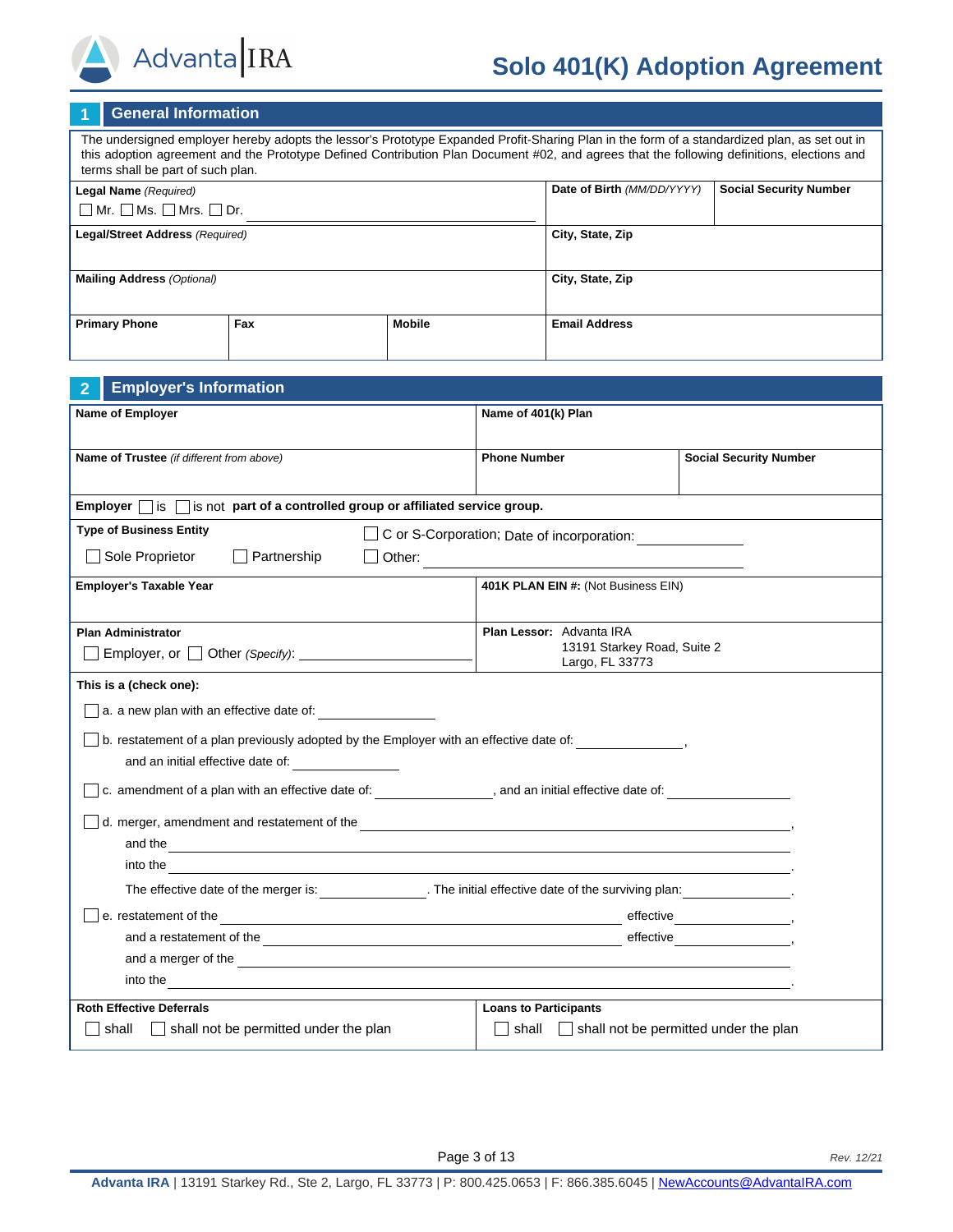

# **Solo 401(K) Adoption Agreement**

#### **3 Employer Sponsored Plan Account Agreement (ESPAA)**

as the individual representing example of  $\sim$  (name of  $\sim$ 

employer) am establishing a solo 401(k) account. I understand the terms of the agreement, the responsibilities defined in all the documents and disclosures I have received and I acknowledge receipt of all the information as follows. I have selected Advanta IRA as record keeper for my plan to perform record-keeping under this agreement.

#### **Roles and Responsibilities**

#### **Advanta IRA will provide the following:**

(1) Adoption Agreement (AA) Employer Plan establishment form.

- (2) QP Defined Contribution Basic Plan Document (BPD). The rules of how the plan must be maintained.
- (3) Amendments as required by regulatory agencies.
- (4) IRS opinion letter: Internal Revenue Service letter on approval of the language of the BPD and AA.

*For accounts that include recordkeeping, Advanta will also provide:* 

- (5) Statements regarding the status of the account.
- (6) Fee disclosure.
- (7) Account Application: The application allowing Advanta IRA to establish an investment and record-keeping account.
- (8) Filing of 1099-R, 5500EZ per IRS requirements (**for Enhanced Recordkeeping Plans only**).

#### **The Employer shall have the following responsibilities:**

- (1) The employer shall be the trustee of the plan.
- (2) The employer shall appoint a plan administrator to administer the plan. In absence of such an appointment, the employer shall serve as plan administrator. The employer may remove and reappoint a plan administrator from time to time.
- (3) The employer may in its discretion appoint an investment manager to manage all or a designated portion of the assets of the plan. In such event, the trustee shall follow the directive of the investment manager in investing the assets of the plan managed by the investment manager.
- (4) The employer shall, formally or informally, review the performance from time to time of person appointed by it or to which duties have been delegated by it, such as the trustee, and plan administrator.
- (5) The employer shall supply the plan administrator in a timely manner with all information necessary for it to fulfill its responsibilities under the plan. The plan record keeper may rely upon such information and shall have no duty to verify it.

#### **The Plan Administrator shall have the following responsibilities:**

- (1) Determining all questions relating to the eligibility of employees to participate or remain participants hereunder.
- (2) Computing, certifying and directing the trustee with respect to the amount and form of benefits to which a participant may be entitled hereunder.
- (3) Authorizing and directing the trustee with respect to disbursements from the trust fund.
- (4) Maintaining all necessary records for administration of the plan.
- (5) Interpreting the provisions of the plan and preparing and publishing rules and regulations for the plan which are not inconsistent with its terms and provisions.
- (6) Complying with any reporting, disclosure and notice requirements of the IRS Code and ERISA.
	- (a) Including, if required, the filing of the IRS Form 5500EZ\*
	- (b) Including, if required, plan compliance testing and reporting
	- (c) Including, if required, any withholding and tax reporting\* with the IRS
	- *\*Note: For Enhanced Recordkeeping Plans, Advanta IRA will file IRS Form 5500EZ and perform tax reporting duties to the IRS.*
- (7) In order to fulfill its responsibilities, the plan administrator shall have all powers necessary or appropriate to accomplish his duties under the plan, including the power to determine all questions arising in connection with the administration, interpretation and application of the plan. Any such determination shall be conclusive and binding upon all persons. However, all discretionary acts, interpretations and constructions shall be done in a nondiscriminatory manner based upon uniform principles consistently applied. No action shall be taken which would be inconsistent with the intent that the plan remain qualified under section 401(a) of the IRS Code. The plan administrator is specifically authorized to employ or retain suitable employees, agents, and counsel as may be necessary or advisable to fulfill its responsibilities hereunder, and to pay their reasonable compensation, which shall be reimbursed from the trust fund if not paid by the employer within thirty days after the plan administrator advises the employer of the amount owed.
- (8) The plan administrator shall serve as the designated agent for legal process under the plan.

| <b>Signature of Employer/Plan Administrator:</b> | Date: |
|--------------------------------------------------|-------|
| <b>Signature of Advanta IRA Representative:</b>  | Date: |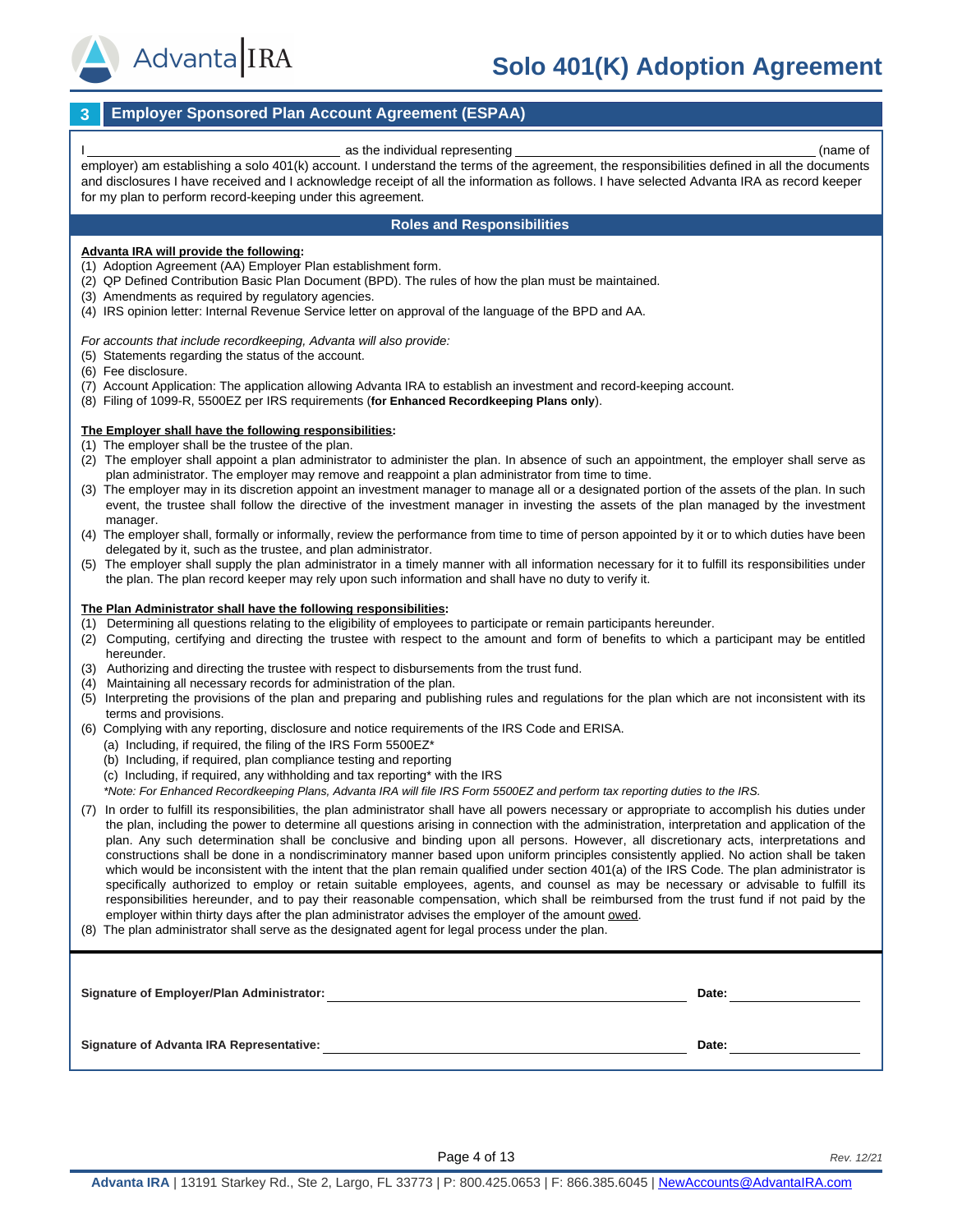### **4 Plan Defaults for Advanta IRA Solo 401(k) Plan**

- (1) The plan year shall be the calendar year.
- (2) The limitation year shall be the calendar year.

AdvantaIRA

- (3) The valuation date shall be the last day of the plan year.
- (4) Employees who have attained the age of 21, and either: a) have completed 1 year of service, *or* 2) have completed at least 500 hours of service in each of the last 3 years are eligible to participate in the plan. However, these eligibility requirements shall be waived for employees covered on the effective date of this plan.
- (5) All employees included in a unit of employees covered by a collective bargaining agreement as described in Section 14.07 of the plan; e who are nonresident aliens as described in Section 14.25 of the plan; and employees who become employees as the result of a "§410(b)(6)(C) transaction" shall not be eligible to participate in this plan. Employees excluded as a result of a "§410(b)(6)(c) transaction" will be excluded during the period beginning on the date of the transaction and ending on the last day of the first plan year beginning after the date of the transaction and ending on the last day last day if the first plan year beginning after the date of the transaction. A "§410(b)(6)(C) transaction" is an asset or stock acquisition, merger, or similar transaction involving a change in the employer of the employees of a trade or business, shall not be eligible to participate in this plan.
- (6) Service under the plan shall be computed on the basis of actual hours for which an employee is paid or entitled to payment. A year of service shall mean a 12-consecutive month period during which an employee completes at least 1000 hours of service. A break in service shall mean a 12-consecutive month period during which an employee does not complete more than 500 hours of service. Contributions will be allocated to the account of each participant regardless of the number of hours of service completed in a plan year. The contribution is not dependent on the participant being employed on the last day of the plan year.
- (7) Entry date for an eligible employee who has completed the eligibility requirements will be the 1st day of the first month or the first day of the 7th month of the plan year after the employee satisfies the eligibility requirements.
- Vesting for all contributions under the plan shall be full and immediate.
- (9) Compensation for any participant shall be the 415 safe harbor definition as described in Section 14.39 of the plan. Such compensation includes such amounts which are actually paid to the participant during the plan year and includes employer contributions made pursuant to a salary reduction agreement which are not includible in the gross income of the employee under sections 125, 132(f )(4), 402(e)(3), 402(h)(1)(B) or 403(b) of the IRS Code. For purposes of Article VI, the preceding sentence does not apply. Amounts earned but not paid during the limitation year solely because of the timing of pay periods and pay dates shall be included in compensation for the limitation year, provided the amounts are paid during the first few weeks of the next limitation year, the amounts are included on a uniform and consistent basis with respect to all similarly situated employees, and no compensation is included in more than one limitation year. Deemed section 125 compensation in section 125 for purposes of the definition of compensation is included. Allocation periods for contributions shall be determined by the employer.
- (10) In-service distributions are available. Once an employee has participated in the plan for 60 months, nonelective contributions are available for withdrawal. Prior to the 60 month period, employees may withdraw nonelective contributions which have been in the plan for a period of 24 months or apply for a hardship distribution. In-service distributions from nonelective contributions are available upon the participant's attainment of age 55. Elective deferrals are available for distribution upon attainment of age 59 1/2 and due to financial hardship.
- (11) A participant may not elect benefits in the form of a life annuity. All other forms of benefit payments are available. Benefits are available to the participant on such participant's termination of employment.
- (12) The plan is designed to operate as if it were top-heavy at all times.
- (13) The normal retirement age under the plan shall be age 55.
- (14) The loan provisions of Article XVIII shall apply.
- (15) The Required Beginning Date (RBD) shall be the April 1st following the year the participant attains age 72.
- (16) Rollover and transfer contributions are permitted.
- (17) Elective deferrals are permitted up to the maximum permitted under section 402(g) of the IRS Code. Timing of elective deferrals will be decided upon by trustee. If a participant elects to stop his elective deferrals at a time other than on a change date, he will be permitted to start again on the change date next following the date elective deferrals were stopped. Amount of elective deferrals: a participant may elect to have their compensation reduced by the following percentage or amount per pay period, or for a specified pay period or periods, as designated in writing to the plan administrator as a percentage determined each year by the proprietor, partners, or board of directors of the employer and communicated to the participants on or before the pay period or periods in which such amount is deferred.
- (18) Catch-up contributions are permitted.
- (19) Definition of a highly compensated employee does not apply.
- (20) This plan will accept the following types of contributions: employer nonelective contribution, employer matching contribution, employee mandatory/ voluntary contribution (after-tax, non-Roth contributions), pre-tax elective deferrals, Roth elective deferrals.
- (21) The plan will permit in-plan Roth rollovers (in-plan Roth conversions).
- (22) Investments will be determined in the discretion of the employer. The trustee shall invest in accordance with the provisions of the trust agreement attached hereto.
- (23) Allocation of earnings and losses: To the extent that the trustee maintains segregated accounts for participants, the actual earnings and losses with respect to each segregated account shall be allocated to such account. To the extent that the trustee does not maintain segregated accounts for participants, the earnings and losses of the trust shall be allocated pro rata among participant's accounts, on the basis of participant's account balance as of the preceding valuation date, less subsequent distributions, withdrawals, forfeitures from the account, and insurance premium payments.
- (24) Matching contributions: If the employer elects to make matching contributions to the plan, it will be on behalf of all participants in this plan. Such participants will receive matching contributions with respect to elective deferrals and/or employee contributions to the plan. The employer shall contribute on behalf of each participant a matching contribution equal to an amount, if any, determined by the employer. If hardship distributions are permitted, matching contributions will be made with respect to elective deferrals withdrawn by the plan year end on a last in, first out basis. Qualified matching contributions: The employer will make qualified matching contributions to the plan on behalf of all participants. Such participants will receive qualified matching contributions with respect to elective deferrals and employee contributions to the plan. The employer shall contribute on behalf of each participant a qualified matching contribution equal to an amount, if any, determined by the employer. If hardship distributions are permitted, matching contributions will be made with respect to elective deferrals withdrawn by the plan year end on a last in, first out basis.

#### **Acceptance of Plan Defaults**

**Signature Printed Name Date**

Page 5 of 13 *Rev. 12/21*

**Advanta IRA** | 13191 Starkey Rd., Ste 2, Largo, FL 33773 | P: 800.425.0653 | F: 866.385.6045 | [NewAccounts@AdvantaIRA.com](mailto:NewAccounts@AdvantaIRA.com)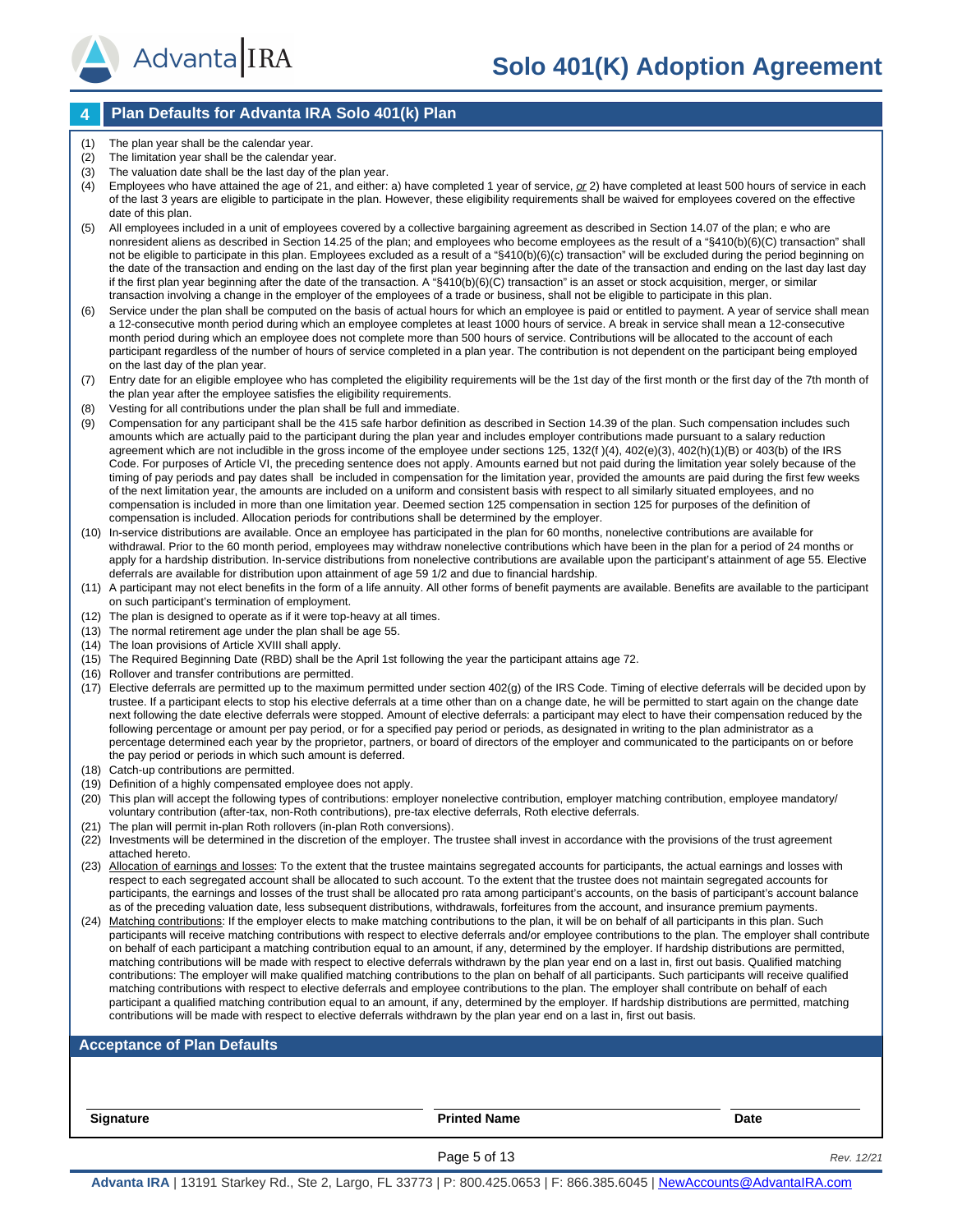

# **Solo 401(K) Adoption Agreement**

| <b>Additional Provisions (if applicable)</b><br>5                                                                                                                        |                                                                                                                     |                                                  |                       |  |  |
|--------------------------------------------------------------------------------------------------------------------------------------------------------------------------|---------------------------------------------------------------------------------------------------------------------|--------------------------------------------------|-----------------------|--|--|
|                                                                                                                                                                          | General Restatement Effective Dates (If applicable enter the Item number):                                          |                                                  |                       |  |  |
| Provision                                                                                                                                                                |                                                                                                                     |                                                  | <b>Effective Date</b> |  |  |
| (a) Not applicable. This is not an amendment and restatement.                                                                                                            |                                                                                                                     |                                                  |                       |  |  |
| (b) The eligibility requirements under plan defaults                                                                                                                     |                                                                                                                     |                                                  |                       |  |  |
|                                                                                                                                                                          | (c) The employer profit sharing contribution provisions under plan defaults                                         |                                                  |                       |  |  |
| (d) The vesting formula under plan defaults                                                                                                                              |                                                                                                                     |                                                  |                       |  |  |
| (e) In-service distributions under plan defaults                                                                                                                         |                                                                                                                     |                                                  |                       |  |  |
| (f) Definition of Required Beginning Date (RBD) under plan defaults                                                                                                      |                                                                                                                     |                                                  |                       |  |  |
|                                                                                                                                                                          | (g) Enter provision and item number, if applicable: ____________________________                                    |                                                  |                       |  |  |
|                                                                                                                                                                          | (h) Enter provision and item number, if applicable: _____________________________                                   |                                                  |                       |  |  |
| (i) Enter provision and item number, if applicable:                                                                                                                      | <u> 1989 - John Harry Harry Harry Harry Harry Harry Harry Harry Harry Harry Harry Harry Harry Harry Harry Harry</u> |                                                  |                       |  |  |
| Note: The effective date(s) above may not be earlier than January 1, 2002 and not later than the last day of the plan year in which the adoption<br>agreement is signed. |                                                                                                                     |                                                  |                       |  |  |
| <b>Attachment A</b>                                                                                                                                                      |                                                                                                                     |                                                  |                       |  |  |
| Name of Employer                                                                                                                                                         |                                                                                                                     | Controlled group; or<br>Affiliated service group |                       |  |  |
| List all "affiliated" employers with the above listed employer.                                                                                                          |                                                                                                                     |                                                  |                       |  |  |
| <b>Name</b>                                                                                                                                                              | <b>Address</b>                                                                                                      | <b>EIN</b>                                       |                       |  |  |
|                                                                                                                                                                          |                                                                                                                     |                                                  |                       |  |  |
|                                                                                                                                                                          |                                                                                                                     |                                                  |                       |  |  |
|                                                                                                                                                                          |                                                                                                                     |                                                  |                       |  |  |
|                                                                                                                                                                          |                                                                                                                     |                                                  |                       |  |  |
|                                                                                                                                                                          |                                                                                                                     |                                                  |                       |  |  |
|                                                                                                                                                                          |                                                                                                                     |                                                  |                       |  |  |
|                                                                                                                                                                          |                                                                                                                     |                                                  |                       |  |  |
|                                                                                                                                                                          |                                                                                                                     |                                                  |                       |  |  |
|                                                                                                                                                                          |                                                                                                                     |                                                  |                       |  |  |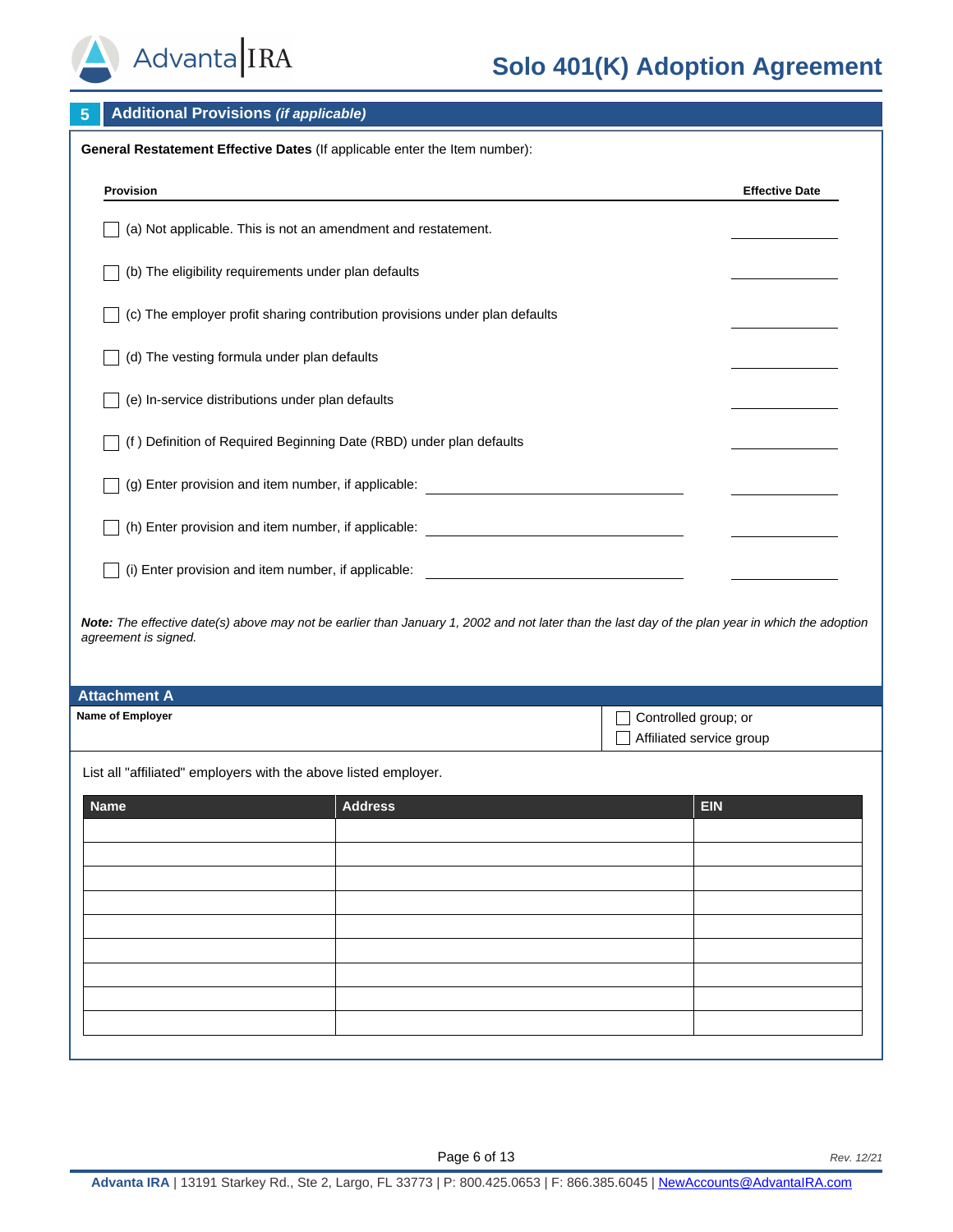

#### **6 Signature and Acknowledgement (Do Your Own Plan Only)**

#### **Complete this Section 6, ONLY if you are establishing a Do Your Own Solo 401(k) Plan Advanta**

The adopting employer may rely on an opinion letter issued by the Internal Revenue Service as evidence that the plan is qualified under § 401 of the Internal Revenue Code except to the extent provided in Rev. Proc. 2011-49.

An employer who has ever maintained or who later adopts any plan (including a welfare benefit fund, as defined in § 419(e) of the IRS Code, which provides post-retirement medical benefits allocated to separate accounts for key employees, as defined in § 419A(d) (3) of the IRS Code, or an individual medical account, as defined in § 415(l) (2) of the IRS Code) in addition to this plan may not rely on the opinion letter issued by the Internal Revenue Service with respect to the requirements of § 415 and 416.

If the employer who adopts or maintains multiple plans wishes to obtain reliance with respect to the requirements of  $\S$  415 and 416, application for a determination letter must be made to Employee Plans Determinations of the Internal Revenue Service.

The employer may not rely on the opinion letter in certain other circumstances, which are specified in the opinion letter issued with respect to the plan or in Rev. Proc. 2011-49.

This adoption agreement may be used only in conjunction with basic plan document #02.

The sponsor will inform the adopting employer of any amendments it makes to the plan or of its discontinuance or abandonment of the plan.

**NOTICE: Failure to properly complete this adoption agreement may result in disqualification of the plan. The employer's tax advisor should review the plan and trust and this adoption agreement prior to the employer adopting such plan.** 

**The undersigned employer acknowledges receipt of a copy of the plan, the trust agreement, and this adoption agreement and related addendums and adopts such plan on the date indicated below.** 

**All of the above plan defaults have been selected by the plan sponsor. Any changes to these defaults may not be made without the prior approval of the plan sponsor.**

| Name of Employer                                                                             |                     |             |  |  |
|----------------------------------------------------------------------------------------------|---------------------|-------------|--|--|
|                                                                                              |                     |             |  |  |
|                                                                                              |                     |             |  |  |
|                                                                                              |                     |             |  |  |
| Signature                                                                                    | <b>Printed Name</b> | Date        |  |  |
| Is the employer also the trustee? $\Box$ Yes $\Box$ No (if no, then trustee must sign below) |                     |             |  |  |
| <b>Name of Trustee</b>                                                                       |                     |             |  |  |
|                                                                                              |                     |             |  |  |
|                                                                                              |                     |             |  |  |
|                                                                                              |                     |             |  |  |
| Signature                                                                                    | <b>Printed Name</b> | <b>Date</b> |  |  |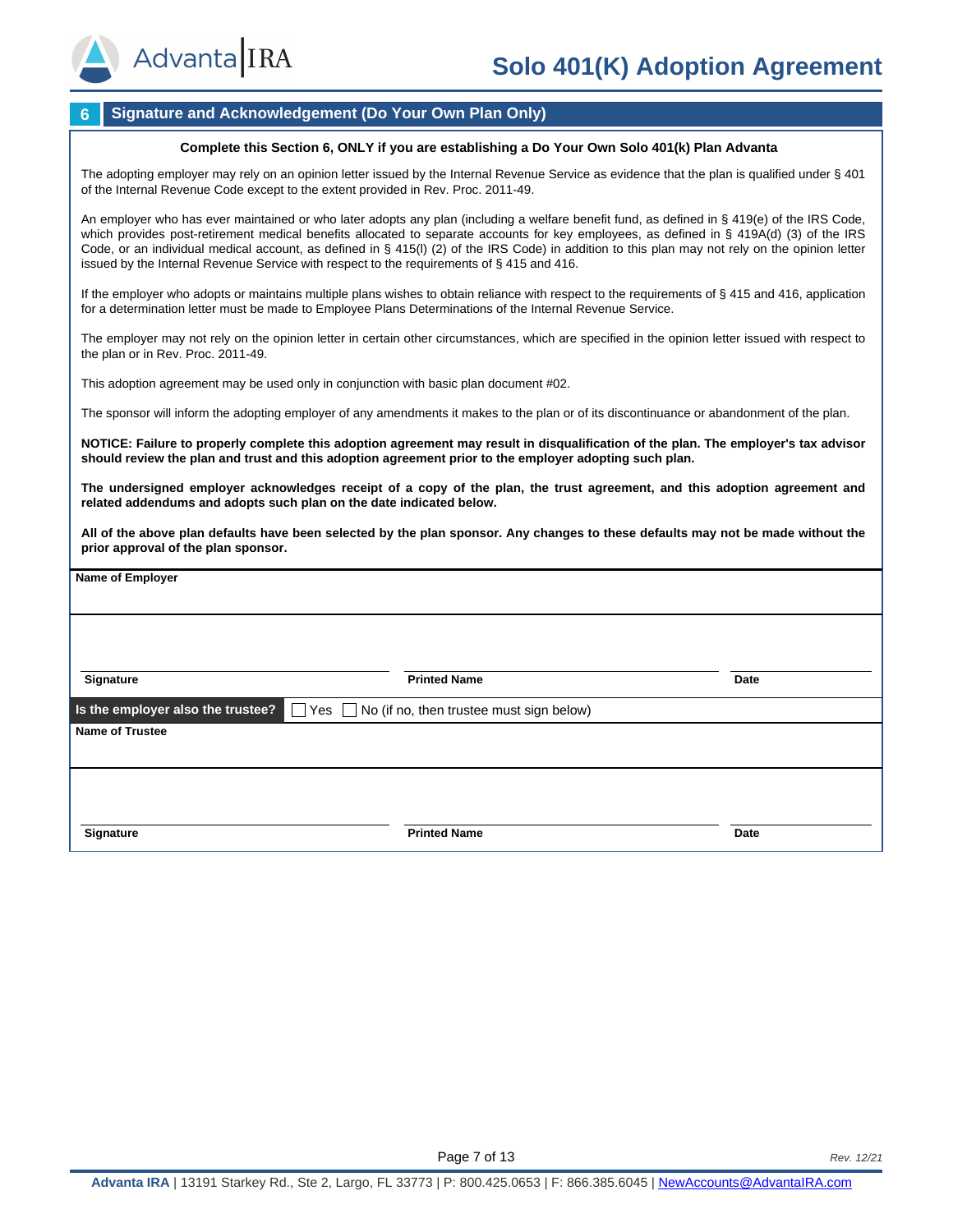



#### **7 Signature and Acknowledgement (Full/Enhanced Service Plan Only)**

#### **Complete this Section 7 ONLY if you are establishing a Full/Enhanced Service Recordkeeping Plan**

**Appointment.** I appoint the Advanta IRA office marked on the front page of this application to be the record keeper for my solo 401(k) account with the employer listed on this application.

#### I acknowledge that I am **(Initial the appropriate status)**:

The employer and that I am the trustee and plan administrator of the solo 401(k) plan and that I can appoint a successor trustee or plan administrator.

The spouse of the employer and I acknowledge that the employer is the trustee and plan administrator of my account.

Written direction shall be construed so as to include facsimile signature. The account is established for the exclusive benefit of the account holder or his/her beneficiaries.

**Responsibility for Tax Consequences.** I assume all responsibility for any tax consequences and penalties that may result from making contributions to, transactions with, and distributions from my account. I am authorized and of legal age to establish this account and make investment purchases permitted under the plan agreement offered by the record keeper. I assume complete responsibility for: 1) determining that I am eligible for an account transaction that I direct the record keeper to make on my behalf; 2) insuring that all contributions I make are within the limits set forth by the tax laws; 3) the tax consequences of any contribution (including rollover contributions and distributions).

**Investment Direction:** Until such time as I change or revoke the designation, I hereby instruct the record keeper to follow the investment directions which I provide regarding the investing and reinvesting of the principal and interest, as confirmed by direction letters to record keeper from the undersigned, for the above-referenced account or other account for which record keeper serves as record keeper. You are authorized to accept written direction and/or verbal direction which is subsequently confirmed in writing by the authorized party, record keeper, or by the undersigned. Written direction shall be construed so as to include facsimile signature.

The account is established for the exclusive benefit of the account holder or his/her beneficiaries. In taking action based on this authorization, record keeper may act solely on the written instruction, designation or representation of the account holder. I expressly certify that I take complete responsibility for the type of investment instrument(s) with which I choose to fund my account. I agree to release, indemnify, defend and hold the record keeper harmless from any claims, including, but not limited to, actions, liabilities, losses, penalties, fines and/or third party claims, arising out of my account and/or in connection with any action taken in reliance upon my written instructions, designations and representations, or in the exercise of any right, power or duty of record keeper, its agents or assigns. Record keeper may deduct from the account any amounts to which they are entitled to the reimbursement under the foregoing hold harmless provision. Record keeper has no responsibility or fiduciary role whatever related to or in connection with the account in taking any action related to any purchase, sale or exchange instructed by the undersigned agents, including but not limited to suitability, compliance with any state or federal law or regulation, income or expense, or preservation of capital or income. For purposes of this paragraph, the terms record keeper includes Advanta IRA, its agents, assigns, joint ventures, licensees, franchises, affiliates and/or business partners.

In the event of claims by others related to my account and/or investment wherein Record keeper is named as a party, record keeper shall have the full and unequivocal right at their sole discretion to select their own attorneys to represent them in such litigation and deduct from my account any amounts to pay for any costs and expenses, including, but not limited to, all attorneys' fees, and costs and internal costs (collectively "litigation costs"), incurred by record keeper in the defense of such claims and/or litigation. If there are insufficient funds in my account to cover the litigation costs incurred by record keeper, on demand by record keeper, I will promptly reimburse record keeper the outstanding balance of the litigation costs. If I fail to promptly reimburse the litigation costs, record keeper shall have the full and unequivocal right to freeze my assets, liquidate my assets, and/or initiate legal action in order to obtain full reimbursement of the litigation costs. I also understand and agree that the record keeper will not be responsible to take any action should there be any default with regard to this investment. I understand that no one at the record keeper has authority to agree to anything different than my foregoing understandings of the record keeper's policy.

For purposes of this section, the terms record keeper includes Advanta IRA, its agents, assigns, joint ventures, licensees, franchises, affiliates and/or business partners in executing transfers, it is understood and agreed that I will not hold record keeper liable or responsible for anything done or omitted in the administration, custody or investments of the account prior to the date they shall complete their respective acceptance as successor record keeper and shall be in possession of all of the assets, nor shall they have any duty or responsibility to inquire into or take any action with respect to any acts performed by the prior custodian, or record keeper.

If any provision of this application is found to be illegal, invalid, void or unenforceable, such provision shall be severed and such illegality or invalidity shall not affect the remaining provisions, which shall remain in full force and effect.

**Important Information for Opening a New Account.** To comply with the USA PATRIOT ACT, we have adopted a Customer Identification Program. All new accounts must provide a copy of an unexpired, photo-bearing, government- issued identification (e.g., driver license or passport). The copy must be readable so we can verify the client's name, driver's license number or state issued ID number.

**Our Privacy Policy.** You have chosen to do business with the record keeper named on your account application. As our client, the privacy of your personal non-public information is very important. We value our customer relationships and we want you to understand the protections we provide in regard to your accounts with us.

**Information We May Collect.** We collect non-public personal information about you from the following sources to conduct business with you:

- Information we receive from you on applications or other forms;
- Information about your transactions with us, or others

Non-public personal information is non-public information about you that we may obtain in connection with providing financial products or services to you. This could include information you give us from account applications, account balances, and account history.

**Information We May Share.** We do not sell or disclose any non-public information about you to anyone, except as permitted by law or as specifically authorized by you. We do not share non-public personal information with our affiliates or other providers without prior approval by you. Federal law allows us to share information with providers that process and service your accounts. All providers of services in connection with the record keeper have agreed to the record keeper's confidentiality and security policies. If you decide to close your account(s) or become an inactive customer, we will adhere to the privacy policies and practices as described in this notice.

**Confidentiality and Security.** We restrict access to non-public personal information to those employees who need to know that information to provide products and services to you. We maintain physical, electronic, and procedural guidelines that comply with federal standards to guard your non-public personal information. The record keeper reserves the right to revise this notice and will notify you of any changes in advance.

**Reliance on Opinion Letter.** The adopting employer may rely on an opinion letter issued by the Internal Revenue Service as evidence that the plan is qualified under § 401 of the Internal Revenue Code except to the extent provided in Rev. Proc. 2011-49. An employer who has ever maintained or who later adopts any plan (including a welfare benefit fund, as defined in § 419(e) of the IRS Code, which provides post-retirement medical benefits allocated to separate accounts for key employees, as defined in § 419A(d)(3) of the Code, or an individual medical account, as defined in § 415(l)(2) of the IRS Code) in addition to this plan may not rely on the opinion letter issued by the Internal Revenue Service with respect to the requirements of § 415 and 416. If the employer who adopts or maintains multiple plans wishes to obtain reliance with respect to the requirements of § 415 and 416, application for a determination letter must be made to Employee Plans Determinations of the Internal Revenue Service. The employer may not rely on the opinion letter in certain other circumstances, which are specified in the opinion letter issued with respect to the plan or in Rev. Proc. 2011-49. The sponsor will inform the adopting employer of any amendments it makes to the plan or of its discontinuance or abandonment of the plan.

As the employer, I acknowledge that I have received and reviewed a copy of the plan and trust document, adoption agreement, employer sponsored plan account **agreement, fee disclosure as well as the other documents contained in this account application kit. I understand that the terms and conditions which apply to this account, and are contained in this application and I agree to be bound by those terms and conditions. I declare that the information provided in the accompanying documents is to the best of my knowledge and belief it is true, correct and complete. I agree to abide by the terms currently in effect or as they may be amended from time to time. I understand that Advanta IRA will not provide any investment advice.**

#### **Name of Account Owner:**

| Signature                      | <b>Printed Name</b>       |                                 | Date       |  |
|--------------------------------|---------------------------|---------------------------------|------------|--|
| <b>Appointed Recordkeeper:</b> | Advanta IRA Services, LLC | Advanta IRA Administration, LLC |            |  |
|                                |                           | Page 8 of 13                    | Rev. 12/21 |  |

**Advanta IRA** | 13191 Starkey Rd., Ste 2, Largo, FL 33773 | P: 800.425.0653 | F: 866.385.6045 | [NewAccounts@AdvantaIRA.com](mailto:NewAccounts@AdvantaIRA.com)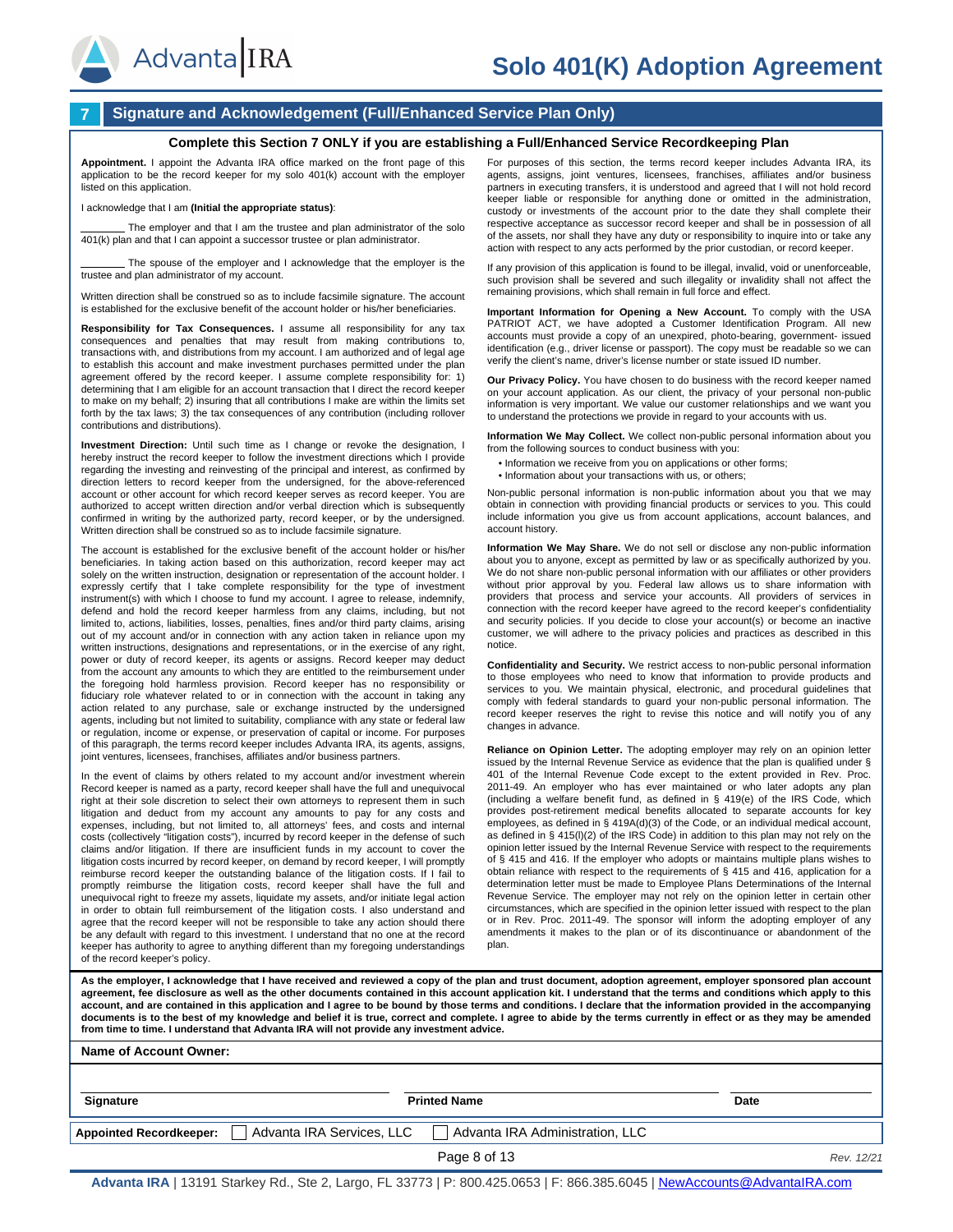

# **Solo 401(K) Adoption Agreement**

| <b>Beneficiaries Designation</b><br>8                                                                                                                                                                                                                                                                                                                                                                                                                                                                                                                                                                                                                                                                                                                                                                        |                               |              |                                   |               |         |
|--------------------------------------------------------------------------------------------------------------------------------------------------------------------------------------------------------------------------------------------------------------------------------------------------------------------------------------------------------------------------------------------------------------------------------------------------------------------------------------------------------------------------------------------------------------------------------------------------------------------------------------------------------------------------------------------------------------------------------------------------------------------------------------------------------------|-------------------------------|--------------|-----------------------------------|---------------|---------|
| <b>Account Holder's Name</b><br>$\Box$ Mr. $\Box$ Ms. $\Box$ Mrs. $\Box$ Dr.                                                                                                                                                                                                                                                                                                                                                                                                                                                                                                                                                                                                                                                                                                                                 |                               |              | <b>Advanta IRA Account Number</b> |               |         |
| <b>Enter Designated Beneficiaries</b>                                                                                                                                                                                                                                                                                                                                                                                                                                                                                                                                                                                                                                                                                                                                                                        |                               |              |                                   |               |         |
| <b>Select Beneficiary Type:</b><br>Primary                                                                                                                                                                                                                                                                                                                                                                                                                                                                                                                                                                                                                                                                                                                                                                   | Contingent                    |              |                                   |               |         |
| Name                                                                                                                                                                                                                                                                                                                                                                                                                                                                                                                                                                                                                                                                                                                                                                                                         | <b>Social Security Number</b> | Relationship |                                   | Date of Birth | Share % |
| Address                                                                                                                                                                                                                                                                                                                                                                                                                                                                                                                                                                                                                                                                                                                                                                                                      |                               | City         |                                   | <b>State</b>  | Zip     |
| <b>Select Beneficiary Type:</b><br>Primary                                                                                                                                                                                                                                                                                                                                                                                                                                                                                                                                                                                                                                                                                                                                                                   | Contingent                    |              |                                   |               |         |
| Name                                                                                                                                                                                                                                                                                                                                                                                                                                                                                                                                                                                                                                                                                                                                                                                                         | <b>Social Security Number</b> | Relationship |                                   | Date of Birth | Share % |
| <b>Address</b>                                                                                                                                                                                                                                                                                                                                                                                                                                                                                                                                                                                                                                                                                                                                                                                               |                               | City         |                                   | <b>State</b>  | Zip     |
| <b>Select Beneficiary Type:</b><br>Primary                                                                                                                                                                                                                                                                                                                                                                                                                                                                                                                                                                                                                                                                                                                                                                   | Contingent                    |              |                                   |               |         |
| Name                                                                                                                                                                                                                                                                                                                                                                                                                                                                                                                                                                                                                                                                                                                                                                                                         | <b>Social Security Number</b> | Relationship |                                   | Date of Birth | Share % |
| <b>Address</b>                                                                                                                                                                                                                                                                                                                                                                                                                                                                                                                                                                                                                                                                                                                                                                                               |                               | City         |                                   | <b>State</b>  | Zip     |
| <b>Select Beneficiary Type:</b><br>Primary                                                                                                                                                                                                                                                                                                                                                                                                                                                                                                                                                                                                                                                                                                                                                                   | Contingent                    |              |                                   |               |         |
| Name                                                                                                                                                                                                                                                                                                                                                                                                                                                                                                                                                                                                                                                                                                                                                                                                         | <b>Social Security Number</b> | Relationship |                                   | Date of Birth | Share % |
| <b>Address</b><br>City<br><b>State</b>                                                                                                                                                                                                                                                                                                                                                                                                                                                                                                                                                                                                                                                                                                                                                                       |                               |              |                                   | Zip           |         |
| <b>Account Owner Signature</b>                                                                                                                                                                                                                                                                                                                                                                                                                                                                                                                                                                                                                                                                                                                                                                               |                               |              |                                   |               |         |
| In the event of my death, the balance in the account shall be paid to the primary beneficiaries who survive me in equal shares (or in the specified shares, if<br>indicated). If the primary or contingent beneficiary box is not checked for a beneficiary, the beneficiary will be deemed to be a primary beneficiary. If none of the<br>primary beneficiaries survive me, the balance in the account shall be paid to the contingent beneficiaries who survive me in equal shares (or in the specified<br>shares, if indicated). If I named a beneficiary which is a trust, I understand I must provide certain information concerning such trust to the custodian.<br>I understand that I may change or add beneficiaries at any time by completing and delivering the proper form to the administrator. |                               |              |                                   |               |         |
| <b>Signature of Participant:</b>                                                                                                                                                                                                                                                                                                                                                                                                                                                                                                                                                                                                                                                                                                                                                                             |                               |              | Date:                             |               |         |
| Spousal Consent (only required if your spouse is not the primary beneficiary - see note below).                                                                                                                                                                                                                                                                                                                                                                                                                                                                                                                                                                                                                                                                                                              |                               |              |                                   |               |         |
| The consent of spouse must be signed only if all of the following conditions are present:<br>a. Your spouse is living;<br>b. Your spouse is not the sole primary beneficiary name and;<br>c. You and your spouse are residents of a community property state (such as AZ, CA, ID, LA, NM, NV, TX, WA or WI).<br>I am the spouse of the account holder listed above. I hereby certify that I have reviewed the Designation of Beneficiary form and I understand that I have a property<br>interest in the account. I herby acknowledge and consent to the above designation of beneficiary other than or in addition to, myself as primary beneficiary. I further<br>acknowledge that I am waiving part or all of my rights to receive benefits under this plan when my spouse dies.                          |                               |              |                                   |               |         |
| Thereby consent to the above beneficiary designation.                                                                                                                                                                                                                                                                                                                                                                                                                                                                                                                                                                                                                                                                                                                                                        |                               |              |                                   |               |         |
|                                                                                                                                                                                                                                                                                                                                                                                                                                                                                                                                                                                                                                                                                                                                                                                                              |                               |              |                                   |               |         |
|                                                                                                                                                                                                                                                                                                                                                                                                                                                                                                                                                                                                                                                                                                                                                                                                              |                               |              |                                   |               |         |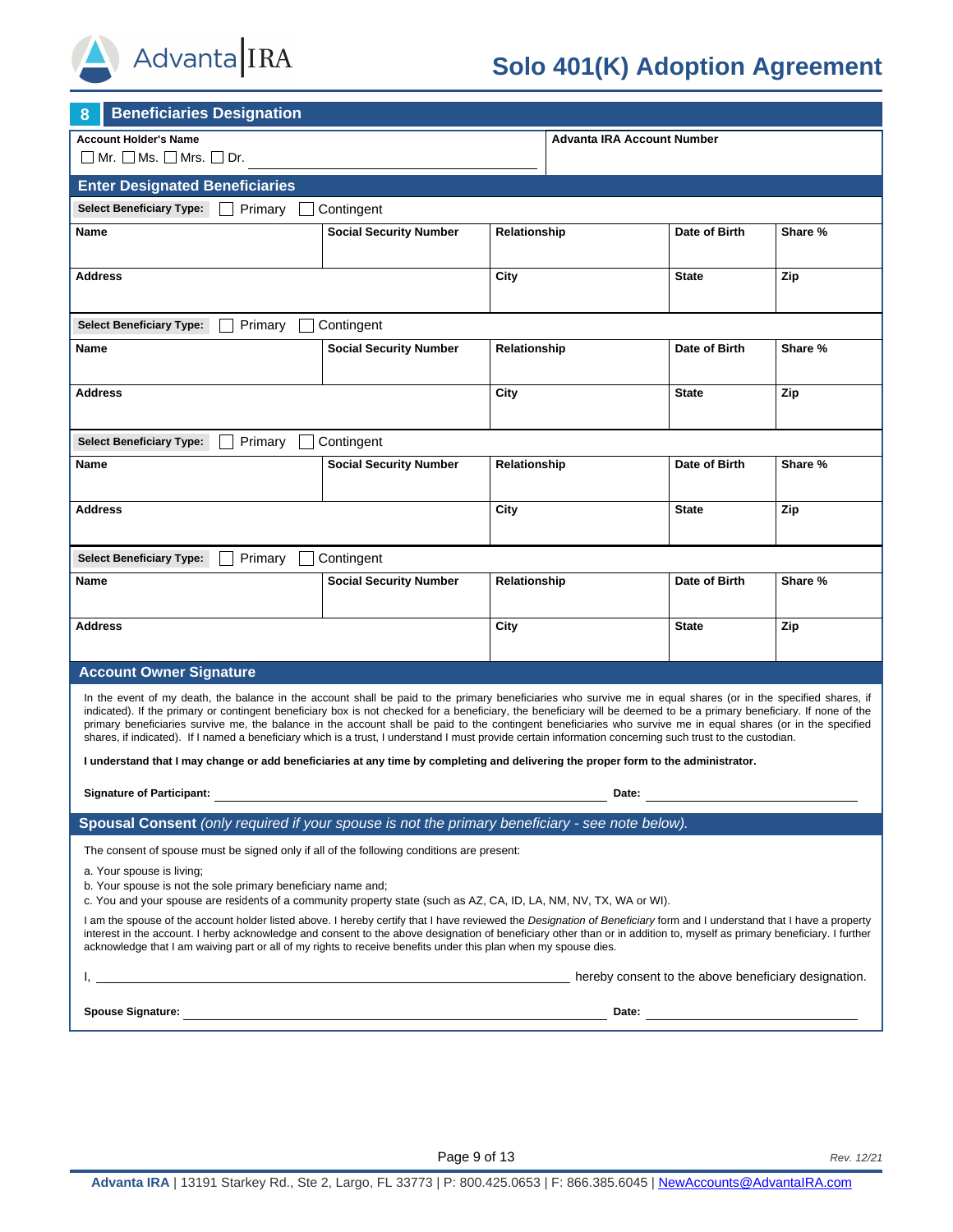

| Use this form to transfer funds directly from your existing IRA to your Advanta IRA.                                                                                                                                                                                                                                                                                                                                                                                                                                                                   |                     |                                                 |                                           |                                 |
|--------------------------------------------------------------------------------------------------------------------------------------------------------------------------------------------------------------------------------------------------------------------------------------------------------------------------------------------------------------------------------------------------------------------------------------------------------------------------------------------------------------------------------------------------------|---------------------|-------------------------------------------------|-------------------------------------------|---------------------------------|
| <b>Personal Information</b>                                                                                                                                                                                                                                                                                                                                                                                                                                                                                                                            |                     |                                                 |                                           |                                 |
| Name (Your name as it appears in your plan)<br>$\Box$ Mr. $\Box$ Ms. $\Box$ Mrs. $\Box$ Dr.                                                                                                                                                                                                                                                                                                                                                                                                                                                            |                     |                                                 | <b>Advanta IRA Account Number</b>         |                                 |
| <b>Legal Address</b>                                                                                                                                                                                                                                                                                                                                                                                                                                                                                                                                   |                     |                                                 | City, State, Zip                          |                                 |
| Phone                                                                                                                                                                                                                                                                                                                                                                                                                                                                                                                                                  |                     |                                                 | <b>Social Security Number</b>             |                                 |
|                                                                                                                                                                                                                                                                                                                                                                                                                                                                                                                                                        |                     |                                                 |                                           |                                 |
| Current Custodian/Trustee (please attach a copy of a current statement for this account)<br>2<br><b>Name of Custodian/Trustee</b>                                                                                                                                                                                                                                                                                                                                                                                                                      |                     |                                                 | <b>Account Number*</b>                    |                                 |
|                                                                                                                                                                                                                                                                                                                                                                                                                                                                                                                                                        |                     |                                                 |                                           |                                 |
| <b>Transfer Department Address</b>                                                                                                                                                                                                                                                                                                                                                                                                                                                                                                                     |                     |                                                 | City, State, Zip                          |                                 |
| <b>Contact Name</b> (optional)                                                                                                                                                                                                                                                                                                                                                                                                                                                                                                                         | <b>Phone Number</b> | <b>Type of Account</b><br>Traditional<br>401(k) | Roth $\Box$ SEP<br><b>Beneficiary IRA</b> | $\Box$ SIMPLE $\Box$ HSA<br>ESA |
| <b>Transfer Details</b><br>3                                                                                                                                                                                                                                                                                                                                                                                                                                                                                                                           |                     |                                                 |                                           |                                 |
| <b>Option One: Cash Transfer</b><br><b>Option Two: In-Kind Transfer</b><br>(Advanta IRA will not accept in-kind transfers of publicly traded securities)<br>Complete - liquidate and send all proceeds<br>Complete - send all assets listed below and cash<br>Partial - send ONLY \$<br>Partial - send ONLY the assets listed below                                                                                                                                                                                                                    |                     |                                                 |                                           |                                 |
| <b>Asset Description</b>                                                                                                                                                                                                                                                                                                                                                                                                                                                                                                                               |                     |                                                 |                                           | <b>Amount</b>                   |
|                                                                                                                                                                                                                                                                                                                                                                                                                                                                                                                                                        |                     |                                                 |                                           |                                 |
|                                                                                                                                                                                                                                                                                                                                                                                                                                                                                                                                                        |                     |                                                 |                                           |                                 |
| <b>Transfer Instructions</b><br>4                                                                                                                                                                                                                                                                                                                                                                                                                                                                                                                      |                     |                                                 |                                           |                                 |
| • Please send cash from the custodian above via:<br>. Please send this request to the custodian via:                                                                                                                                                                                                                                                                                                                                                                                                                                                   | Mail                | Check (subject to a 10-day hold)                | 2 <sup>nd</sup> day delivery (\$30 fee)   | Wire (\$15 fee)                 |
| <b>Signature and Acknowledgement</b><br>5                                                                                                                                                                                                                                                                                                                                                                                                                                                                                                              |                     |                                                 |                                           |                                 |
| 1. I hereby agree to the terms and conditions set forth in this asset transfer form.<br>2. I understand the rules and conditions applicable to an account transfer.<br>3. I qualify for the account transfer of assets listed in section 3 above and authorize<br>such transactions.                                                                                                                                                                                                                                                                   |                     |                                                 |                                           |                                 |
| Your Signature:<br>Date:<br><u> 1989 - Jan Stein Stein Stein Stein Stein Stein Stein Stein Stein Stein Stein Stein Stein Stein Stein Stein S</u>                                                                                                                                                                                                                                                                                                                                                                                                       |                     |                                                 |                                           |                                 |
| <b>Acceptance of Receiving Custodian</b>                                                                                                                                                                                                                                                                                                                                                                                                                                                                                                               |                     |                                                 |                                           |                                 |
| Pursuant to a limited written delegation Mainstar Trust, as custodian ("Custodian"), has authorized Advanta IRA to sign this form on the Custodian's<br>behalf to verify the Custodian's acceptance of the transfer, rollover or direct rollover described above and agreement to apply the proceeds upon<br>their receipt, to the account established by Advanta IRA on your behalf. Mainstar Trust assumes no trust or fiduciary obligations to you as it has no<br>investment control over your funds and acts only as a custodian of your account. |                     |                                                 |                                           |                                 |
| Advanta IRA on behalf of Custodian, Mainstar Trust                                                                                                                                                                                                                                                                                                                                                                                                                                                                                                     |                     |                                                 |                                           |                                 |
| By:<br><u> 1989 - Johann Barn, mars ann an t-Amhain an t-Amhain an t-Amhain an t-Amhain an t-Amhain an t-Amhain an t-Amh</u>                                                                                                                                                                                                                                                                                                                                                                                                                           |                     | Date: $\qquad \qquad$                           | Account #:                                |                                 |
| <b>Type of Account:</b> $\Box$ Traditional $\Box$ Roth $\Box$ SEP $\Box$ SIMPLE $\Box$ HSA $\Box$ ESA $\Box$ 401(k) $\Box$ Beneficiary IRA                                                                                                                                                                                                                                                                                                                                                                                                             |                     |                                                 |                                           |                                 |
|                                                                                                                                                                                                                                                                                                                                                                                                                                                                                                                                                        |                     | Page 10 of 13                                   |                                           | Rev. 12/21                      |

**Advanta IRA** | 13191 Starkey Rd., Ste 2, Largo, FL 33773 | P: 800.425.0653 | F: 866.385.6045 | [NewAccounts@AdvantaIRA.com](mailto:NewAccounts@AdvantaIRA.com)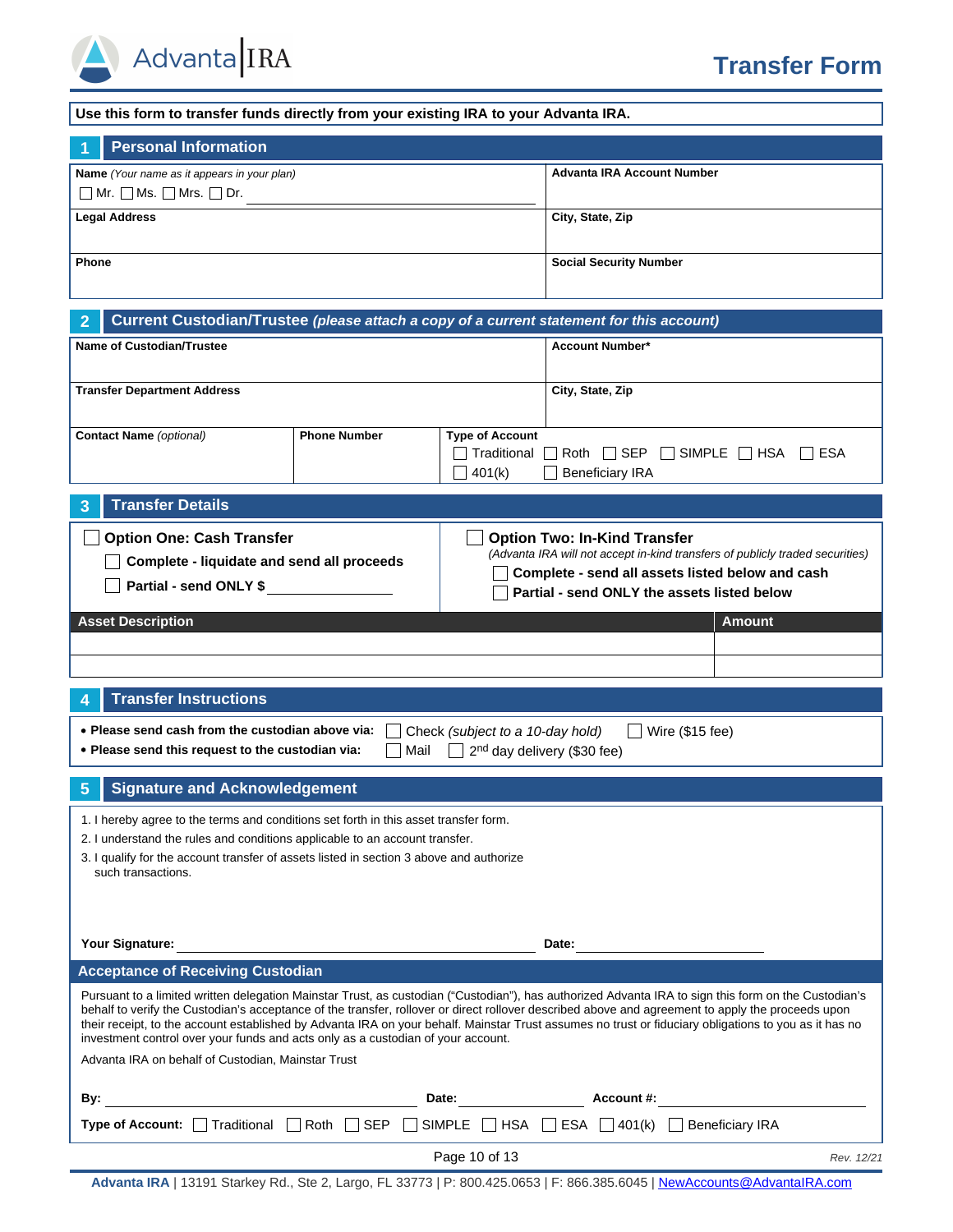Advanta IRA

Please use this form to:

- **•** *Document* your direct rollover contribution directly from an employer sponsored plan (457, TSP, pension, etc.) to your new account; or
- **•** *Document* your indirect rollover contribution to your new account (if you have taken a distribution from a retirement plan and need to roll the funds in within 60 days)

**For a direct rollover, Advanta IRA will NOT initiate the rollover. You must contact the administrator of your retirement plan to begin the process. This form simply documents the funds that will be received into your new account.**

|                                                                                             | <b>Personal Information</b> |                               |
|---------------------------------------------------------------------------------------------|-----------------------------|-------------------------------|
| Name (Your name as it appears in your plan)<br>$\Box$ Mr. $\Box$ Ms. $\Box$ Mrs. $\Box$ Dr. |                             | Advanta IRA Account Number    |
| <b>Legal Address</b>                                                                        |                             | City, State, Zip              |
| <b>Phone</b>                                                                                |                             | <b>Social Security Number</b> |

|                           | 2 Current Custodian/Trustee |                                |                                                                             |  |
|---------------------------|-----------------------------|--------------------------------|-----------------------------------------------------------------------------|--|
| Name of Custodian/Trustee |                             |                                | <b>Account Number</b> (if applicable)                                       |  |
|                           |                             |                                |                                                                             |  |
|                           | <b>Phone Number</b>         | <b>Contact Name</b> (optional) | Type of plan you are rolling over from:                                     |  |
|                           |                             |                                | $\Box$ Traditional $\Box$ Roth $\Box$ SEP $\Box$ SIMPLE $\Box$ HSA<br>IIESA |  |
|                           |                             |                                | Employer Plan (TSP, pension, etc.)                                          |  |

| <b>Rollover Details</b><br>౩                                                                                                                                                              |              |  |  |  |  |
|-------------------------------------------------------------------------------------------------------------------------------------------------------------------------------------------|--------------|--|--|--|--|
| am an eligible person to perform this transaction: (Select one)<br>Spouse beneficiary of account<br>Non-spouse beneficiary of account<br>Responsible individual<br>Plan participant       |              |  |  |  |  |
| <b>Rollover Instructions to Resigning Custodian</b>                                                                                                                                       |              |  |  |  |  |
| To rollover cash, please instruct your plan administrator to make the check payable as follows:                                                                                           |              |  |  |  |  |
| Cash: Please make check payable to: Advanta IRA FBO                                                                                                                                       | (your name)  |  |  |  |  |
| To roll over investments (private stock, real estate, LLCs, notes, etc.), please complete the asset description below and contact us<br>regarding the re-registration of your investment. |              |  |  |  |  |
| <b>Asset Description</b>                                                                                                                                                                  | Amount/Value |  |  |  |  |
|                                                                                                                                                                                           |              |  |  |  |  |
|                                                                                                                                                                                           |              |  |  |  |  |

### **4 Signature and Acknowledgement**

I hereby agree to the terms and conditions set forth in this rollover form and acknowledge having established a self-directed account through execution of an account application. I understand the rules and conditions applicable to a (check one) **Rollover** Direct Rollover.

I qualify for the rollover or direct rollover of assets listed in the asset liquidation above and authorize such transactions. If this is a rollover or direct rollover, I have been advised to see a tax advisor due to the important tax consequences of rolling assets into an self-direct account. If this is a rollover or direct rollover, I assume full responsibility for this rollover or direct rollover transaction and will not hold the Plan Administrator, Custodian, or Issuer of either the distributing or receiving plan liable for any adverse consequences that may result. I understand that no one at Advanta IRA or any of its licensees has authority to agree to anything different than my foregoing understandings of Advanta IRA policy. If this is a rollover or direct rollover, I irrevocably designate this contribution of assets with a value of \$ as a rollover contribution.

*By signing this form, I certify that I am completing this rollover within:*

- *A. Sixty calendar days following the day I received the assets, I have not performed a rollover of these assets from an IRA within the*  last 12 months and the rollover DOES NOT contain my required minimum distribution (RMD).
- *B. If I am a non-spouse beneficiary, this is a direct roll over from an employer plan and the rollover contribution DOES NOT contain my required minimum distribution (RMD).*

**Your Signature: Date:**

Page 11 of 13 *Rev. 12/21*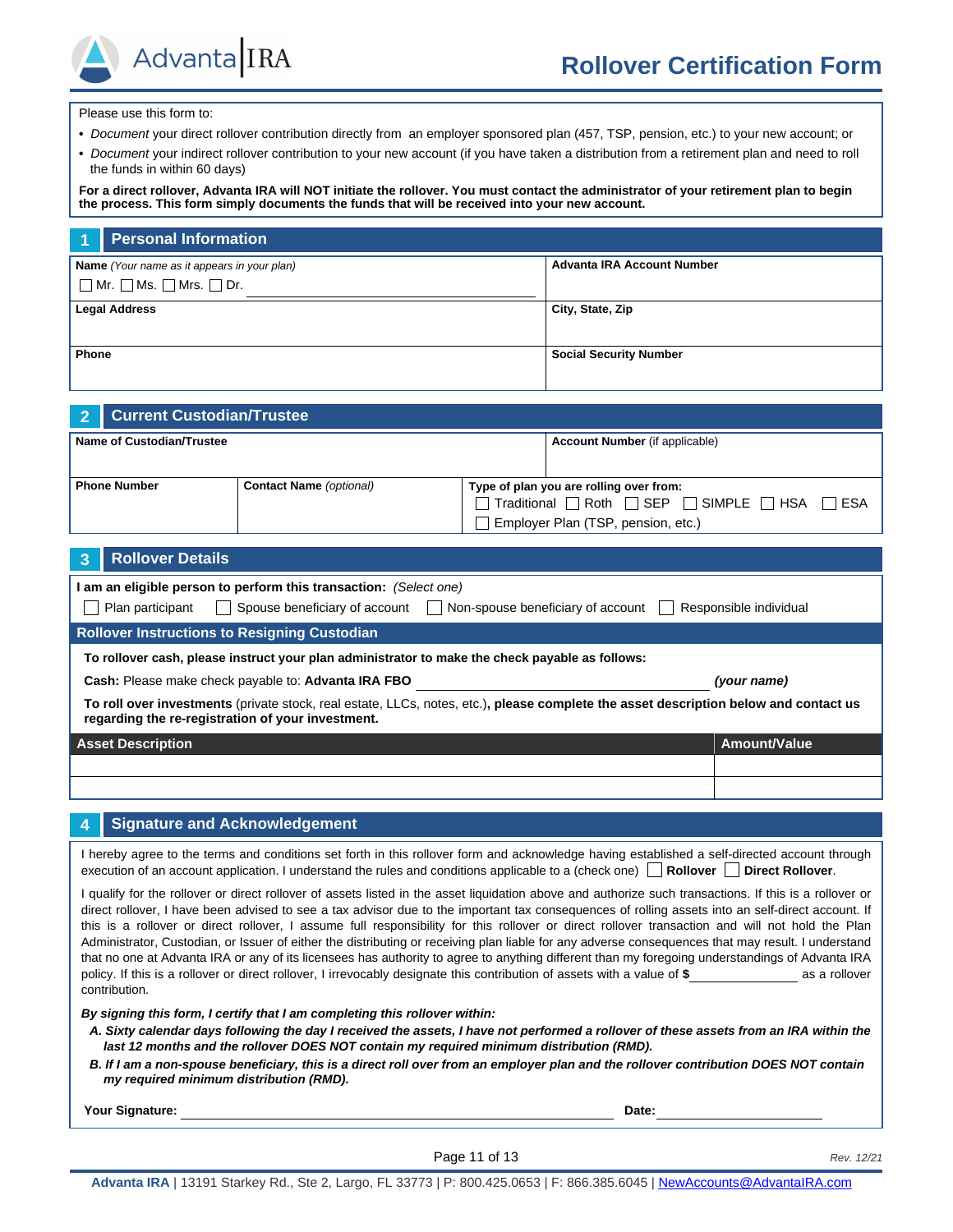

# **Interested Party Designation (IPD)**

**1 General Information**

#### **Account Holder's Name**

 $\Box$  Mr.  $\Box$  Ms.  $\Box$  Mrs.  $\Box$  Dr.

**Advanta IRA Account Number**

## **2 Interested Party Designation**

Please complete the information below to authorize your spouse, financial advisor (broker, financial planner, accountant, attorney, or other person etc.) **to receive information about your account**. Please note that this individual will have unlimited access to your account information, but they will not be able to make changes to your account.

| <b>Name of Interested Party</b>                                                                                       |                   | Relationship         |  |  |  |
|-----------------------------------------------------------------------------------------------------------------------|-------------------|----------------------|--|--|--|
| <b>Interested Party Street Address</b>                                                                                |                   | City, State, Zip     |  |  |  |
| <b>Phone Number</b>                                                                                                   | <b>Fax Number</b> | <b>Email Address</b> |  |  |  |
| Check here to allow this IPD (above) to have online access to your account or to receive statements for your account. |                   |                      |  |  |  |
| <b>Name of Interested Party</b>                                                                                       |                   | Relationship         |  |  |  |
| <b>Interested Party Street Address</b>                                                                                |                   | City, State, Zip     |  |  |  |
|                                                                                                                       |                   |                      |  |  |  |
| <b>Phone Number</b>                                                                                                   | <b>Fax Number</b> | <b>Email Address</b> |  |  |  |

**This designation will remain in effect until Advanta IRA the ("Administrator") has received written notice of revocation from you the ("Account Holder"). Account Holder agrees to indemnify and hold harmless Administrator, its affiliates, officers, employees and/or custodian, against all claims, actions, costs and liabilities, including attorneys' fees, arising out of their reliance on this designation. This indemnity and hold harmless provision shall survive any termination of this designation.**

## **3 Signature and Acknowledgement**

**Account Holder Signature: Date:**

Page 12 of 13 *Rev. 12/21*